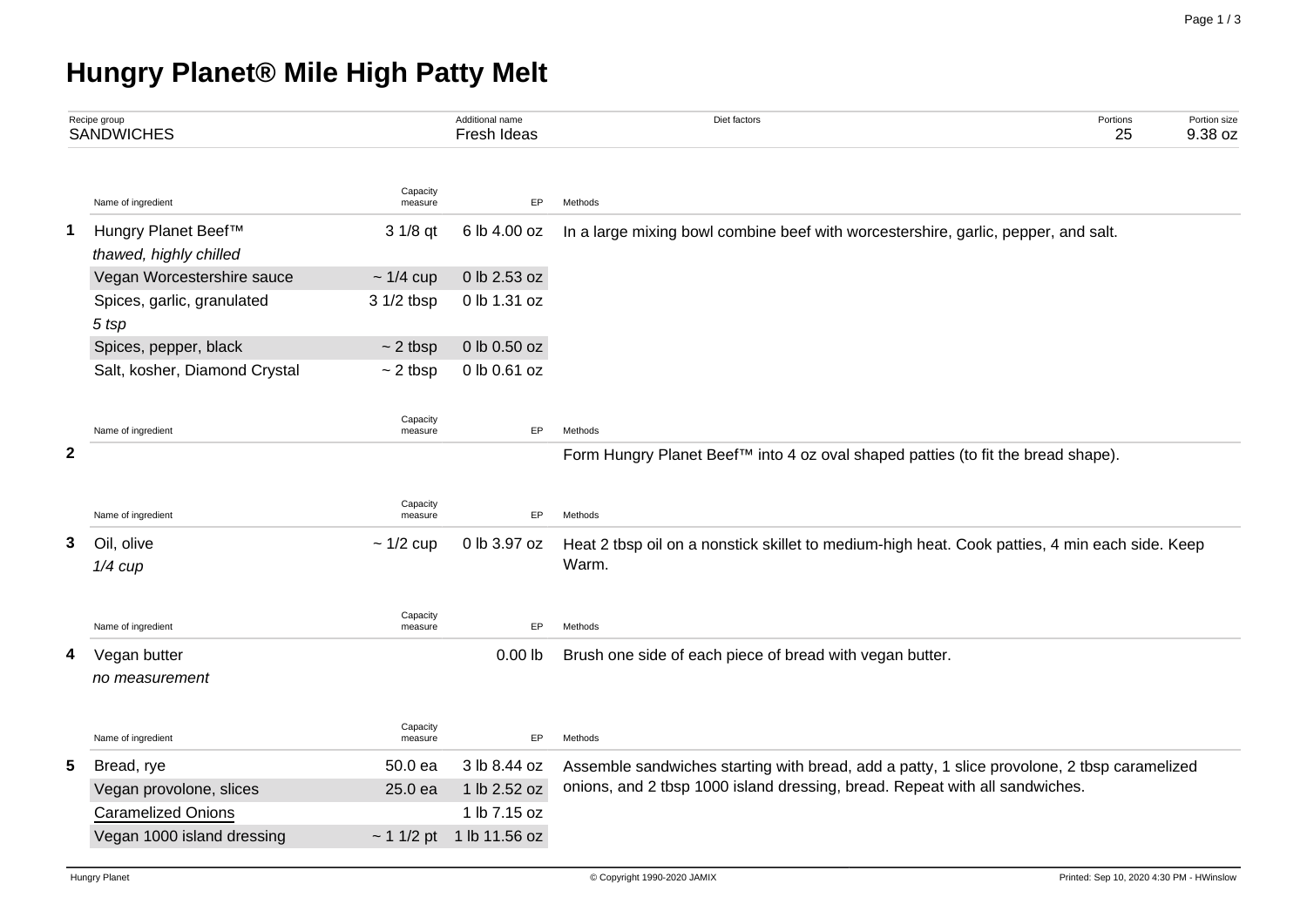## **5.1.1 SUB-RECIPE: CARAMELIZED ONIONS**

| Name of ingredient            | Capacity<br>measure |              | Methods                                                                                                      |
|-------------------------------|---------------------|--------------|--------------------------------------------------------------------------------------------------------------|
| Onions, raw                   | 1.427 gal           |              | 4 lb 4.52 oz Saute onions in the olive oil over medium high heat, stirring frequently until onions are dark, |
| Oil, olive                    | $1/2$ cup           | 0 lb 3.63 oz | about 15 minutes.                                                                                            |
| Salt, kosher, Diamond Crystal | 2 tsp               | 0 lb 0.19 oz | Season with kosher salt.                                                                                     |

|   | Name of ingredient | Capacity<br>measure | EP | Methods                                              |                |                  |                |  |
|---|--------------------|---------------------|----|------------------------------------------------------|----------------|------------------|----------------|--|
| 6 |                    |                     |    | Grill each side of each sandwich until golden brown. |                |                  |                |  |
|   | <b>ALLERGENS</b>   |                     |    |                                                      |                |                  |                |  |
|   | <b>A</b> SOYA      |                     |    |                                                      |                |                  |                |  |
|   | <b>WEIGHTS</b>     |                     |    |                                                      |                |                  |                |  |
|   |                    | Raw                 |    | Cooking loss                                         | Cooked         | Loss when served | Final          |  |
|   | Total weight       | 14 lb 10.57 oz      |    | $0\%$                                                | 14 lb 10.57 oz | $0\%$            | 14 lb 10.57 oz |  |
|   | Size of portion    | 9.38 oz             |    |                                                      | 9.38 oz        |                  | 9.38 oz        |  |